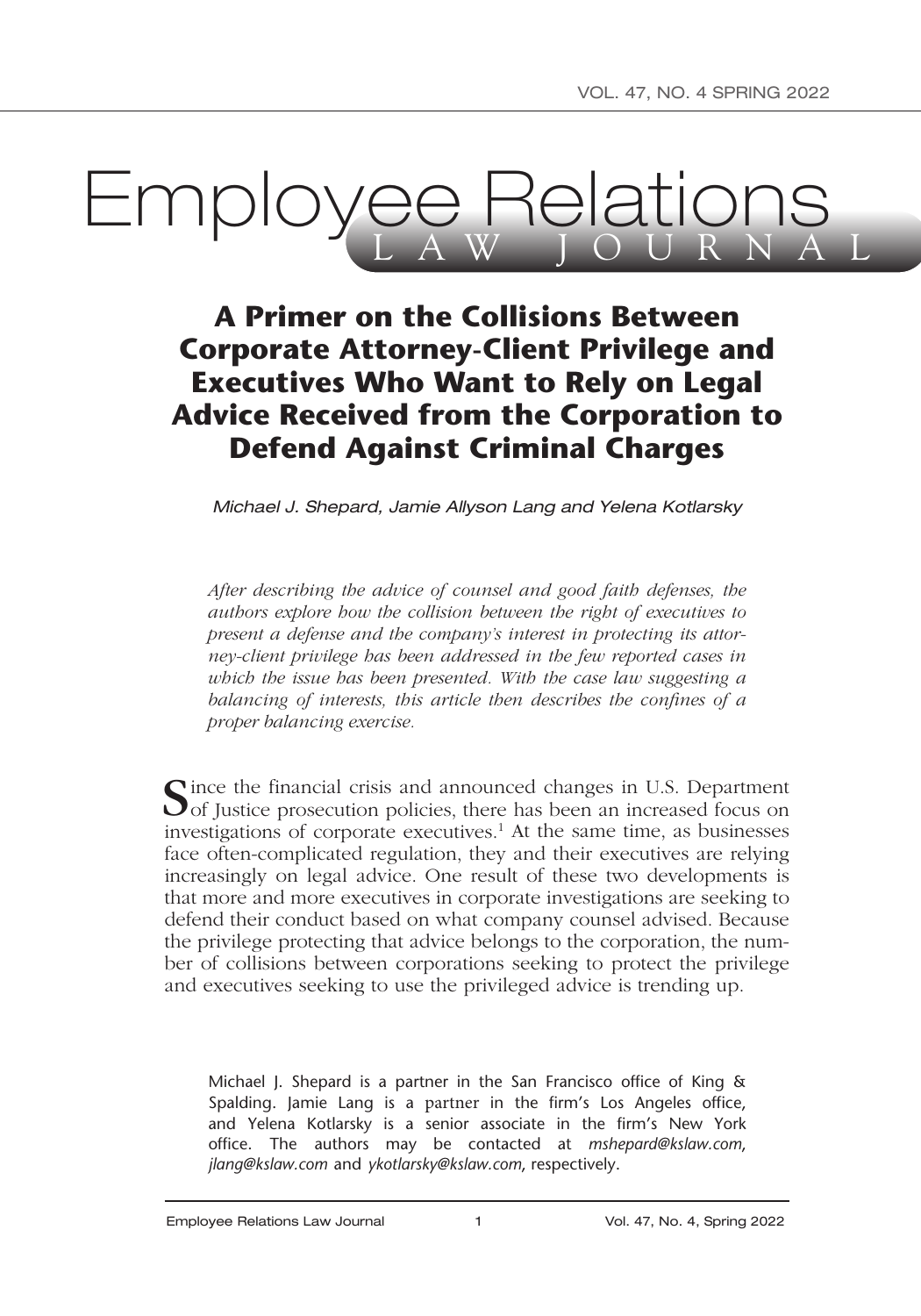Although these collisions are occurring with increased frequency, few of them have proceeded all the way to reported decisions and the law governing these collisions is relatively undeveloped. For executives who seek to assert a traditional defense of reliance on the advice of counsel, there is law establishing that, at least in criminal cases, a balancing of interests should be conducted in a way that would permit the executives to get access to the privileged advice even if the corporation does not consent. But the confines of that balance have not been fleshed out, and no reported case has actually performed such a balance.

In addition, given the strictures of an advice of counsel defense, many executives have opted instead to use corporate counsel's advice as part of a defense of good faith, or as part of contesting the government's proof of criminal intent. There are even fewer cases addressing whether a good faith defense based in part on legal advice requires access to privileged communications, or whether executives should be permitted that access.

This article considers the issues that the case law has not yet had a chance to address.

After describing the advice of counsel and good faith defenses, it explores how the collision between the right of executives to present a defense and the company's interest in protecting its attorney-client privilege has been addressed in the few reported cases in which the issue has been presented. With the case law suggesting a balancing of interests, the article then describes the confines of a proper balancing exercise.

Finally, it explores the extent to which the same principles applicable to advice of counsel cases should be applied to a good faith defense.

#### THE INCREASE IN COLLISIONS BETWEEN CORPORATE PROTECTION OF PRIVILEGED ADVICE AND EXECUTIVES SEEKING TO USE THE ADVICE TO DEFEND THEMSELVES

Corporate employees and officers consult a wide variety of experts while performing their day to day responsibilities. These experts range from accountants, to tax advisers, engineers, and importantly, legal counsel. Indeed, many decisions cannot responsibly be made without consulting legal counsel. As the U.S. Court of Appeals for the Second Circuit noted with respect to the securities laws back in 1973, "[t]he legal profession plays a unique and pivotal role in the effective implementation of the securities laws. Questions of compliance with the intricate provisions of these statutes are ever present and the smooth functioning of the securities markets will be seriously disturbed if the public cannot rely on the expertise proffered by an attorney when he renders an opinion on such matters."2 The regulatory environment has become more stringent since that time, with the financial crisis issuing in a complex web of rules and regulations that necessitate companies and their employees receiving advice on challenging questions.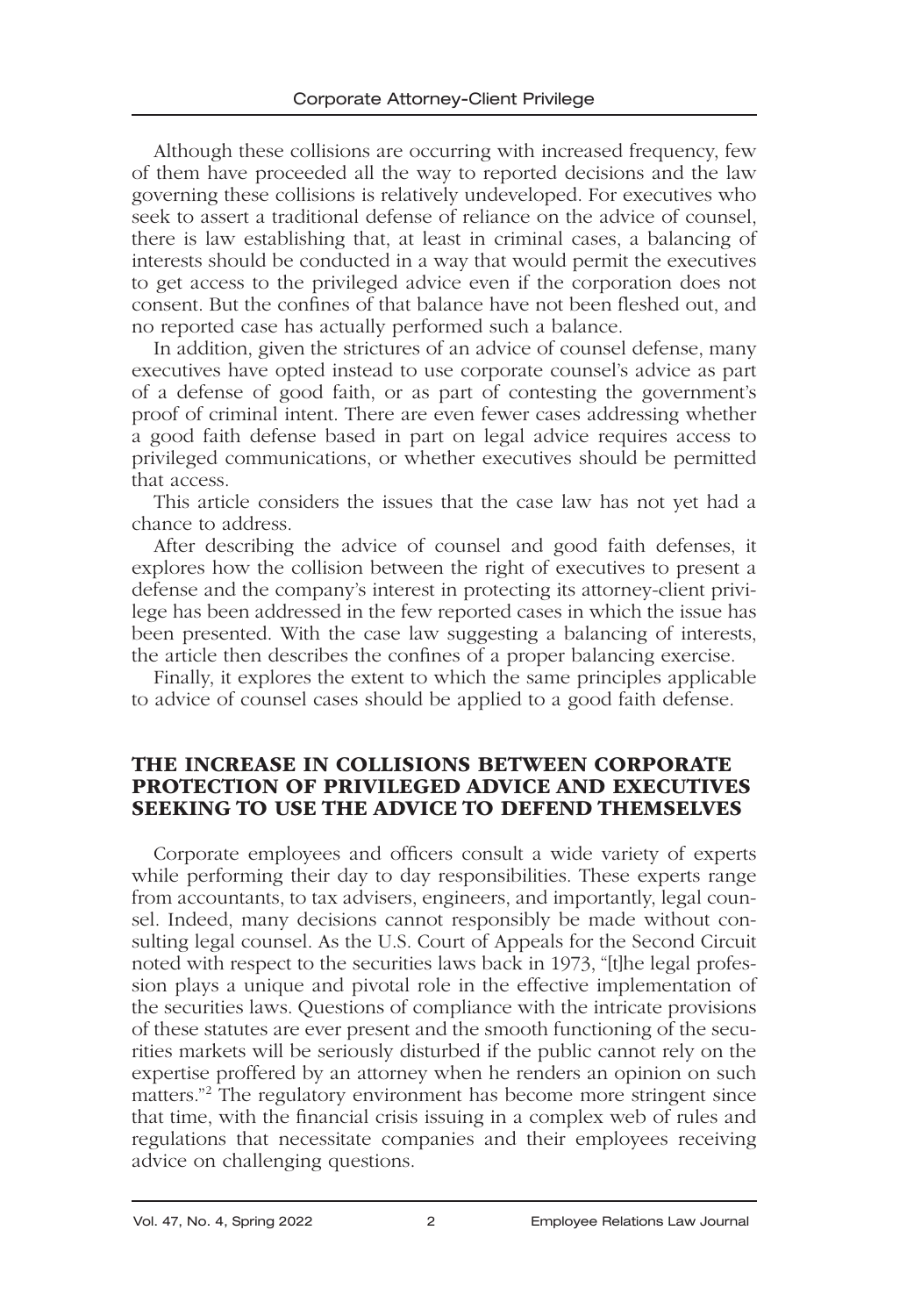At the same time, prosecutors have been increasingly targeting corporate misconduct under statutes such as the Securities Act of 1933, the Securities Exchange Act of 1934, The Financial Institutions Reform, Recovery, and Enforcement Act of 1989 ("FIRREA"), the False Claims Act ("FCA"), and the Foreign Corrupt Practices Act ("FCPA"). While the consequences of violating these laws were once largely reserved for corporations, recent years have seen the focus redirected to individual misconduct. The Department of Justice's U.S. Attorney's Manual makes clear that the prosecution of individuals is a priority, stating, "Prosecution of a corporation is not a substitute for the prosecution of criminally culpable individuals within or without the corporation. . . . Provable individual culpability should be pursued, particularly if it relates to high-level corporate officers."3

Under many of the civil and criminal statutes that corporations and their employees may face, intent to commit the offense or knowledge of wrongful conduct are key elements that the government must demonstrate to prove liability. Given how frequently employees and officers consult lawyers, they may reasonably want to argue as part of their defense that they relied on the advice of counsel to prove lack of intent to commit the alleged offense. Indeed, the fact that a defendant sought legal advice before acting could demonstrate that the defendant was attempting to comply with the law, especially if used in conjunction with other available evidence about the defendant's good faith or lack of knowledge.

If successful, an advice of counsel defense will exculpate the defendant. Of course, the complication from relying on advice of counsel in presenting a defense, including as part of a good faith defense, is that it may necessitate breaking the privilege around the communications at issue. The company, as the holder of the privilege, is usually reluctant to waive and without the company's consent or a court order, the employee is left without the ability to raise the defense.

In many situations, the interests of the company and the individuals align because the employees accused of misconduct were acting in their corporate capacity for the benefit of the company. But not always. A divergence between the interest of the individual and the company can occur for several reasons. Principal among them is that an advice of counsel defense is difficult to prove. Defendants must demonstrate that they:

- Sought the advice of counsel in good faith;
- Made complete disclosure to counsel of all relevant facts; and
- Reasonably relied upon and followed counsel's advice.<sup>4</sup>

Factors such as complete disclosure of all relevant facts and following advice given by counsel are hard to prove for a company that must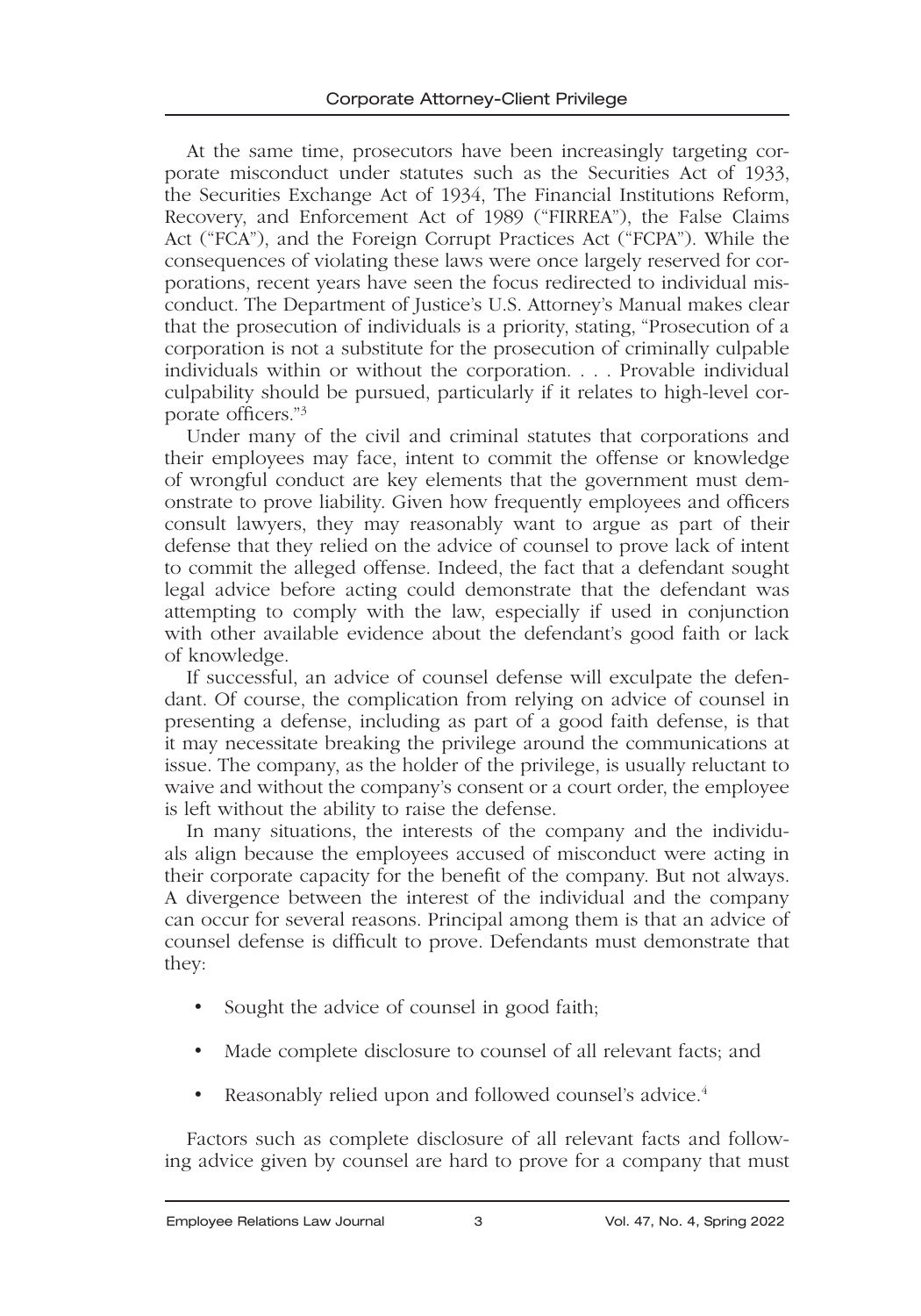answer for the actions of many individuals. This makes it less likely that the company would support executives seeking to raise this defense on their own behalf.

The tension between the interests of the company and the individual also exists when an individual is asserting a good faith defense that may rely on advice received from company counsel (or at least the fact that the individual received advice before proceeding). A good faith defense is generally used for fraud-based crimes to negate the element of intent. With respect to mail and wire fraud, to assert a good-faith defense defendants must generally show that they in good faith believed that the plan would succeed, that the promises made would be kept and the representations carried out.<sup>5</sup> Part of that defense could rely on the fact that the defendant acted after receiving advice from counsel. In that situation, a defendant will want to have the ability to disclose the privileged advice.

However, the company and the individual may assess the benefits and risks of disclosure differently. For example, the company may not be as concerned about the impact of disclosure in a criminal case against the individual, but more concerned about the scope of waiver such disclosure could have in subsequent civil litigation with third parties. An individual facing jail is more likely to put the defense of the criminal case above other interests, especially if other defenses are unavailable. The company's risk assessment also may be influenced by the fear of licensing a court to determine the scope of communications that are deemed waived, and by the impact of other company officials who may not have followed counsel's advice consistently or disclosed all relevant facts.

In addition, the company, unlike an individual, has the benefit of visibility into all relevant facts and may be able to better assess whether an advice of counsel defense would be successful.

#### CASES ADDRESSING THE COLLISION BETWEEN PROTECTING THE PRIVILEGE AND EXECUTIVES PRESENTING A DEFENSE

When the presentation of a defense by an individual clashes with the company's assertion of the attorney-client privilege, a court must reconcile two interests, both of which are usually protected. The privilege recognizes that sound legal advice and advocacy "depends on the lawyer's being fully informed by the client<sup>"6</sup> and "rules which result in the waiver of this privilege," or that "possess the potential to weaken attorney-client trust, should be formulated with caution."7 And yet, at least in criminal cases, the Constitution guarantees defendants "a meaningful opportunity to present a complete defense."8 Faced with a company that will not waive its privilege, an individual defendant is left without the ability to assert an advice of counsel defense – and potentially a key component of a good faith defense as well. Absent judicial intervention, a company's right to fully control its privilege allows it to withhold communications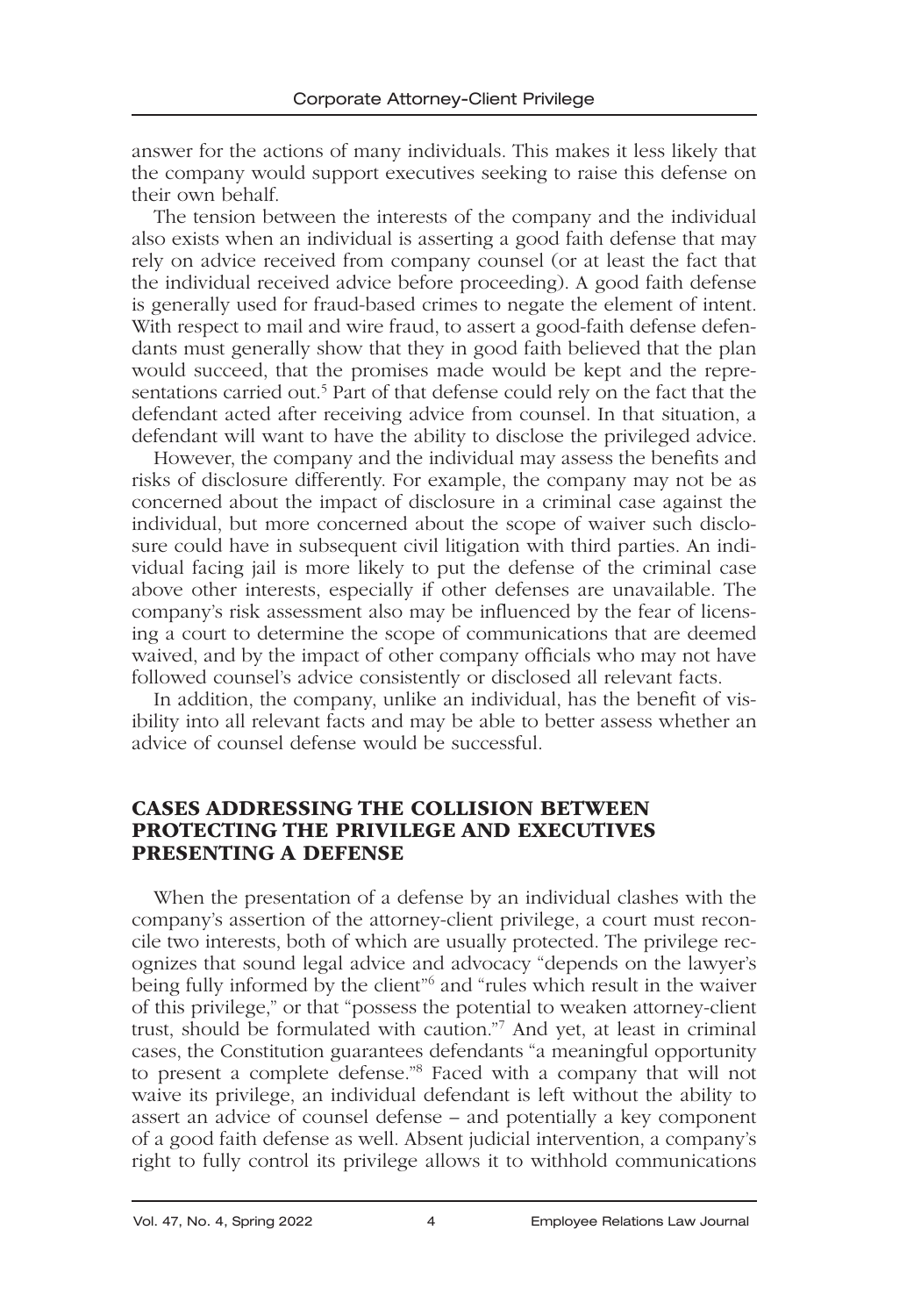that could exculpate an employee, a result that some courts have recognized as unfair.

Indeed, as recognized by the Supreme Court, a criminal defendant's constitutional right to present evidence can trump evidentiary rules in certain circumstances, most notably, when such rules prevent a defendant from presenting exculpatory evidence. For example, in *Washington v. Texas*, 9 an evidentiary rule prevented coparticipants in a crime from testifying for one another. This rule precluded the defendant from introducing his accomplice's testimony that the accomplice had in fact committed the crime. The Supreme Court reversed the defendant's conviction and held that the Sixth Amendment was violated because "the State arbitrarily denied [the defendant] the right to put on the stand a witness who was physically and mentally capable of testifying to events that he had personally observed."10

A series of subsequent cases elaborated on this principle.

In *Chambers v. Mississippi*, 11 the Supreme Court found a constitutional due process violation in the state's common-law "voucher rule," which prevented the accused from cross-examining a witness who previously confessed to the crime, and its hearsay rule, which kept out the testimony of others to whom the witness had confessed.

In *Davis v. Alaska*, 12 a state rule protecting the anonymity of juvenile offenders prevented the defendant from questioning a key prosecution witness. The Court held that a defendant's Sixth Amendment right to cross-examination must prevail over the state's legitimate policy interest in keeping juvenile adjudications confidential.13 The Federal Rules of Evidence also expressly declare that privileges can be overridden by constitutional rights.14

Although the Supreme Court has not directly taken on the issue of whether due process considerations could trump the attorney client privilege in a criminal case, it did so in a civil case – but in a way that left undecided the resolution of the issue when the person seeking to use privileged information is defending against criminal charges.15 *Swidler & Berlin v. United States*16 involved the efforts of a prosecutor to gain access to notes taken by an attorney of a meeting with his client shortly before the client's death. In holding against the government, the Court underscored the importance of the attorney-client privilege, stating that it is "one of the oldest recognized privileges for confidential communications" and is intended to "encourage 'full and frank communication between attorneys and their clients and thereby promote broader public interests in the observance of law and the administration of justice.'"17 Even the privilege holder conceded that "exceptional circumstances implicating a criminal defendant's constitutional rights might warrant breaching the privilege," but the Court expressly reserved this question<sup>18</sup> because that situation was not presented.<sup>19</sup>

Relying on the principle that a defendant's constitutional rights can in certain circumstances trump evidentiary rules, several appellate and district courts have reasoned that the attorney client privilege is not absolute and must be balanced against those constitutional rights. For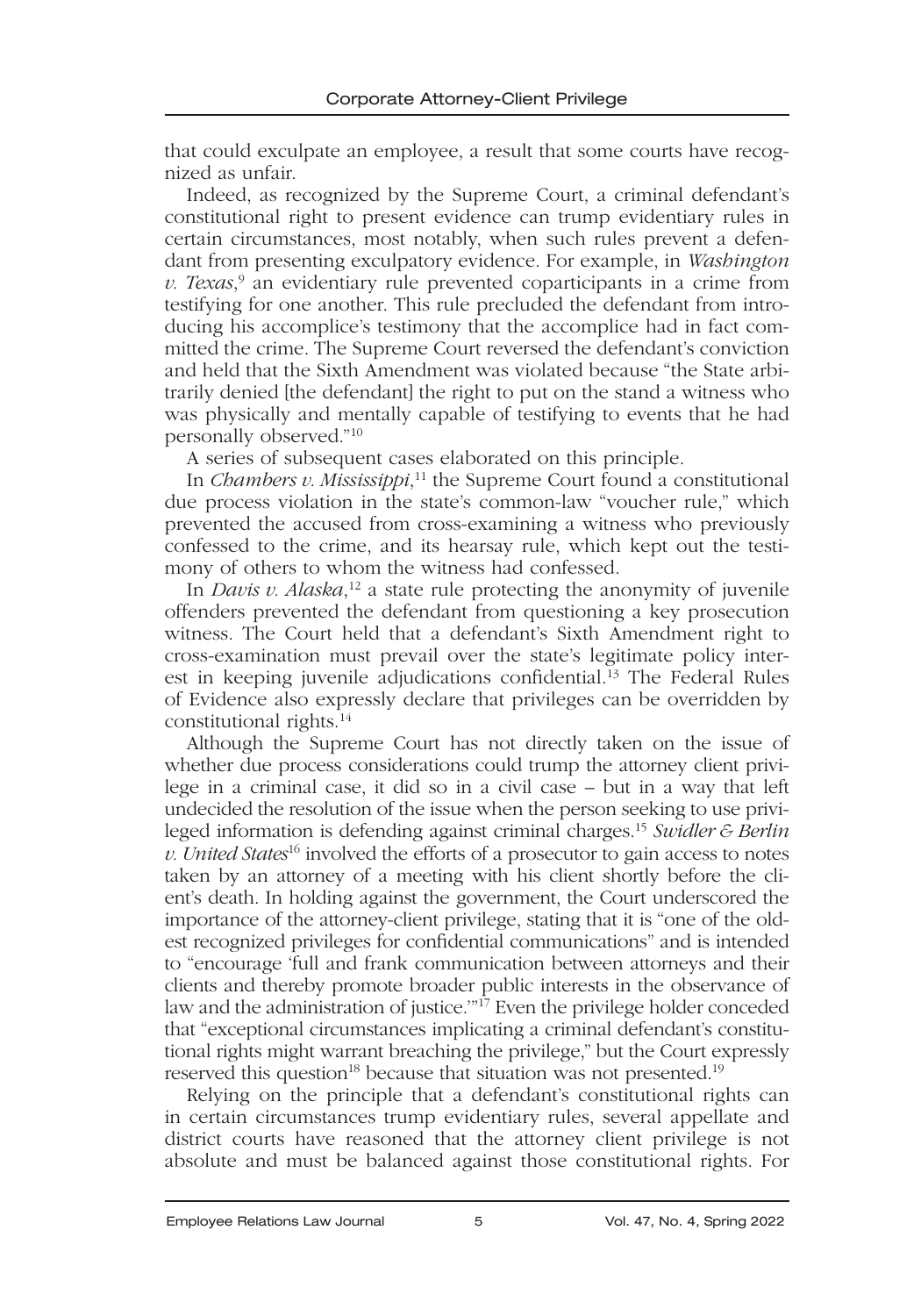example, the U.S. Courts of Appeals for the Ninth and Seventh Circuits have acknowledged that the privilege would have to yield if a defendant's right of confrontation would be violated.

In *Murdoch v. Castro*, 20 the Ninth Circuit held that a defendant must be allowed to impeach the testimony of an alleged accomplice by introducing a letter, written by the accomplice to his attorney, in which the accomplice exonerated the petitioner. The court reasoned that the Supreme Court's precedents "clearly provide that evidentiary privileges or other state laws must yield if necessary to ensure the level of crossexamination demanded by the Sixth Amendment."21

Similarly, the Seventh Circuit has recognized that, "[e]ven the attorney-client privilege, therefore, hallowed as it is, yet not found in the Constitution, might have to yield in a particular case if the right of confrontation, whether in its aspect as the right of cross-examination or in some other aspect, would be violated by enforcing the privilege."<sup>22</sup>

In *United States v. W.R. Grace*, 23 the leading criminal case to have squarely considered whether an employee could assert an advice of counsel defense – namely, by introducing company documents – over the objection of the company, the district court in the District of Montana held that a balancing test was appropriate.

Specifically, it stated that courts should weigh the value of the exculpatory evidence against the company's right to assert the privilege, and to determine whether excluding such exculpatory evidence would amount to a denial of the individual defendant's constitutional right to present a defense. In the *Grace* case itself, the court found that the company's privileged documents were probative and exculpatory for the individual defendants, but deferred the decision on which documents would be admitted, pending a document-by-document review at trial. The court did not explain how it would weigh the competing interests of the defendant and the company when conducting its document-bydocument review at trial, nor did it fully explain why its review could not be conducted before the trial began in order to give defendants some clarity about their potential defense.

The district court in *United States v. Mix*,<sup>24</sup> decided six years after *Grace*, adopted the *Grace* court's balancing test approach, as well as its conclusion that the balancing analysis must be done at trial, noting that it was impossible to conduct such an analysis without the context provided by other evidence. But in the end, neither the *Grace* court nor the *Mix* court ever engaged in a document-by-document review or balancing of interests, as none of the individuals seeking to rely on the advice of counsel defense in either case ultimately went to trial.

In the civil context, however, recent cases suggest it is less likely that courts would apply a similar balancing test – perhaps because the Sixth Amendment argument does not apply and the stakes are arguably lower for the individual defendant.<sup>25</sup>

In *United States v. Wells Fargo Bank, N.A.*, 26 the government brought claims under the FCA and FIRREA against Wells Fargo and a vice president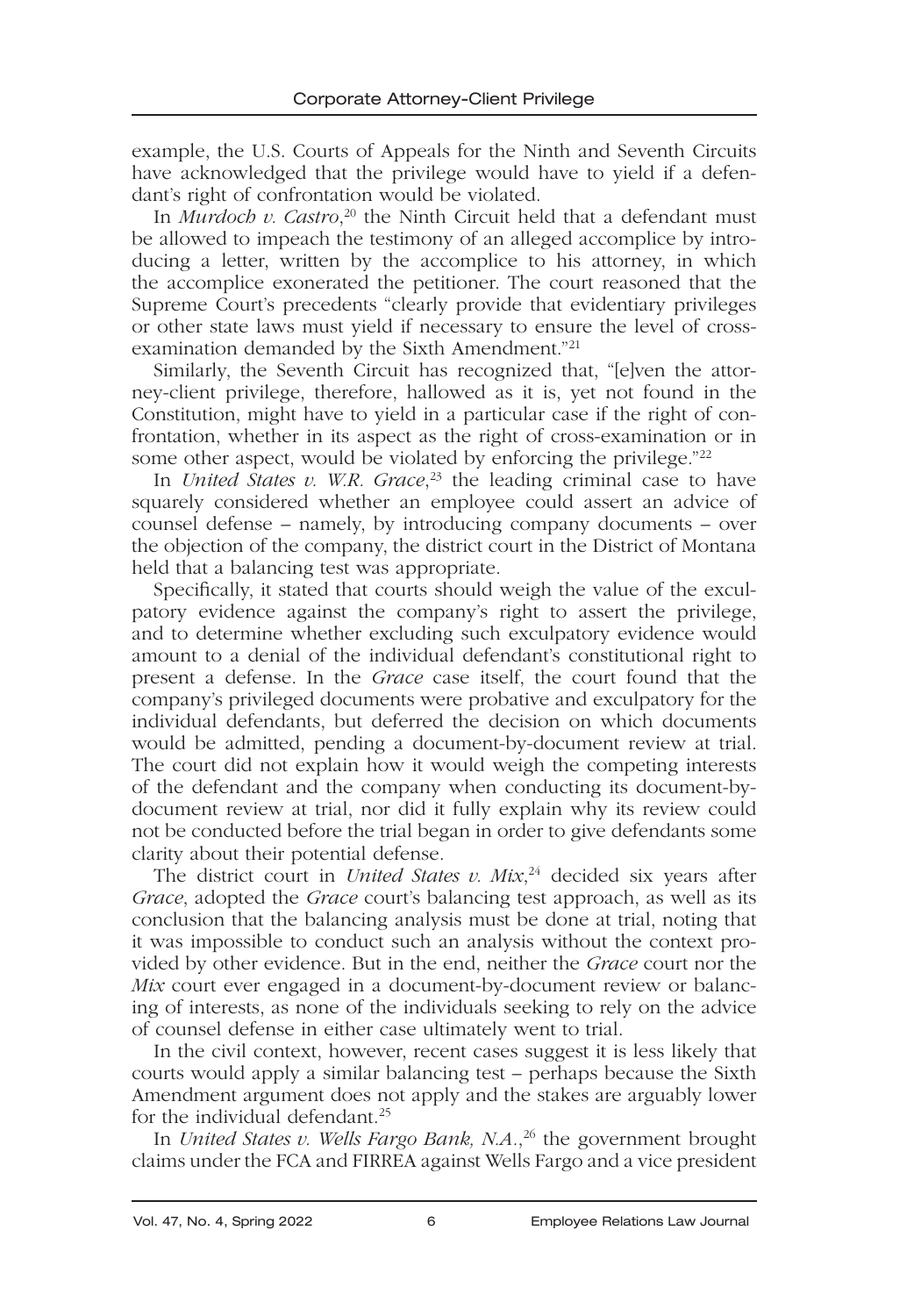at the bank, alleging that they engaged in misconduct with respect to residential mortgage loans. The employee claimed that he sought advice from at least two Wells Fargo attorneys about the relevant legal requirements he was alleged to have violated and that he then acted in conformance with the advice that he received. Wells Fargo, however, objected to the employee's assertion of an advice of counsel defense and sought a protective order to protect its privilege.

While the district court acknowledged that "fundamental fairness and due process generally require that a person accused of wrongdoing – whether criminally or civilly – have 'an opportunity to present every available defense,'" the court ultimately sided with Wells Fargo. In so doing, it reasoned that the balancing test articulated in the criminal cases described above was foreclosed by the Supreme Court's decision in *Swidler*, notwithstanding the fact that in *Swidler* it was the prosecution rather than the defense seeking to invade the privilege – an interest not supported by a constitutional right.

Continuing, the Court stated that the use of a balancing test would inject too much uncertainty into the privilege, and would create a "perverse incentive for plaintiffs to pursue claims against individual employees in the hopes of forcing a waiver of the corporation's privilege."27 Notwithstanding its recognition that, in certain circumstances, a defendant's constitutional rights could warrant breaching the privilege, the court went so far as to suggest, in dicta, that the privilege is inviolate even in criminal cases and that *W.R. Grace* was wrongly decided.

Subsequently, the court in *SEC v. Present*<sup>28</sup> reached a similar conclusion. In that case, the corporation's former founder and CEO attempted to seek discovery of privileged information from the company to assert an advice of counsel defense in an action brought by the SEC. Persuaded by *Wells Fargo* and its reliance on *Swidler*, the district court rejected the use of a balancing test, and held that the privilege outweighed the defendant's interest in presenting an advice of counsel defense.

#### CONDUCTING A BALANCING OF INTERESTS BETWEEN THE CORPORATE PRIVILEGE AND THE EXECUTIVES' DEFENSES IN CRIMINAL CASES

While no reported case has laid out how to "balance" the individual's right to present a defense against the company's right in protecting its privilege, reading between the lines in the cases suggests that the balancing should consider the following factors:

- (1) Whether the information is privileged; $29$
- (2) The extent to which the company needs to protect its privilege (e.g., the effect of disclosure on potential criminal or (less important) civil litigation); $30$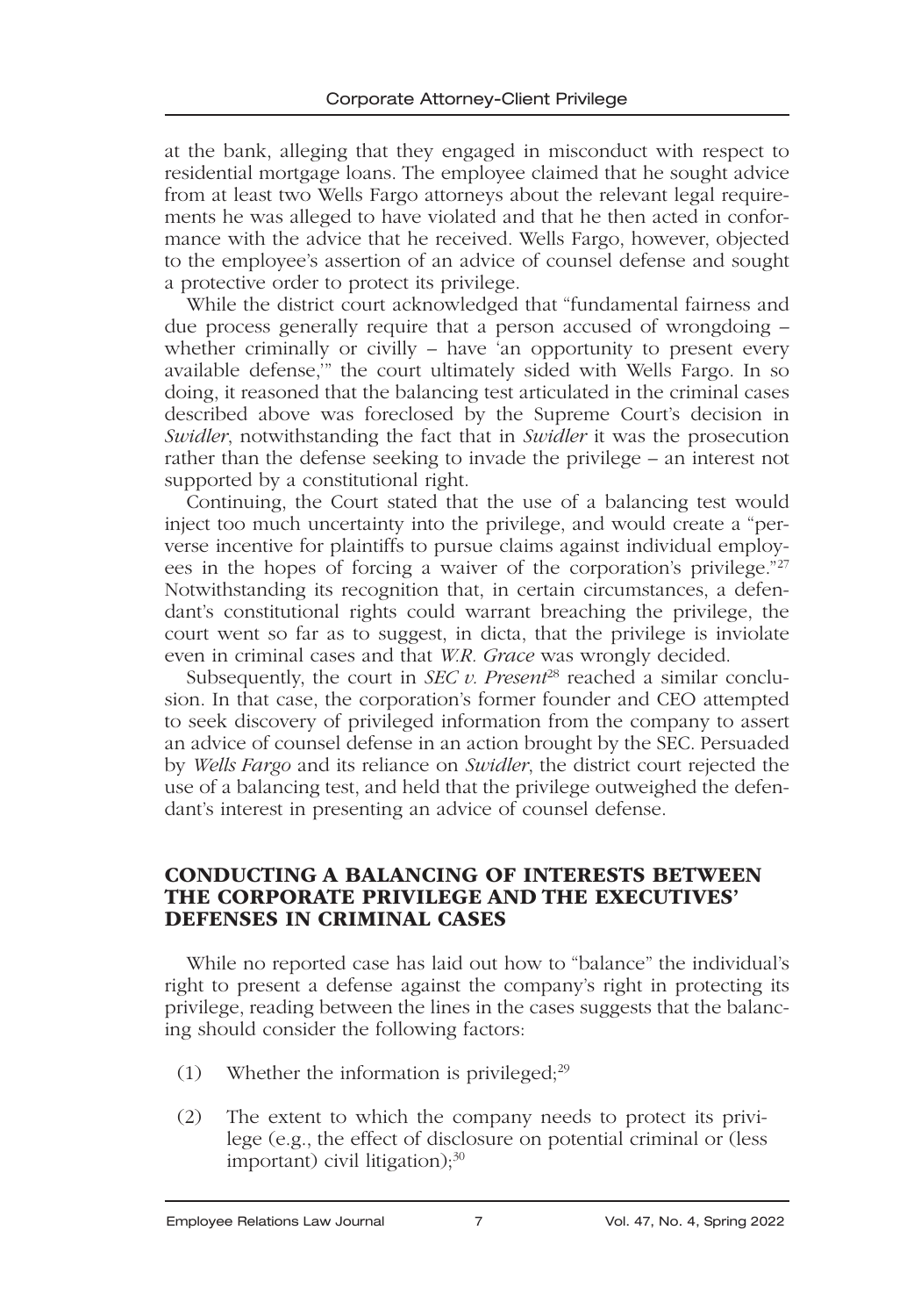- (3) The value of the evidence to the defense; $31$
- (4) The extent of the need for the evidence (i.e., whether there is any substitute for the evidence); $32$  and
- (5) Whether/how the scope of the waiver can be limited.33

Although no case has apparently yet done so, in evaluating some of these questions the trial court might, by analogy to other procedures, conduct an ex parte review – or perhaps even accept in camera submissions, to determine if the evidence is material, admissible and helpful.<sup>34</sup>

As courts have rightfully recognized, in the criminal context, where the evidence could have substantial value for the defense and where the stakes are high, individuals who assert an advice of counsel or good faith defense should be able to have access to such exculpatory information. The *Grace* court declared that "in weighing the competing interests it is the exculpatory value of the lost evidence to the accused that weighs most heavily on the scale of [a] fair trial,"35 underscoring that the third and fourth factors merit the most weight. As a result, where an individual is facing criminal charges, the balance should weigh in favor of granting access to the privileged materials. However, if the privileged evidence is of limited utility and has a ready substitute, then the risks to the company of losing its privilege would come into play, at least if a court order could not limit those risks.

There are some cases in which providing the defendant access to privileged information can be even easier to justify, based on the ability of courts in those cases to limit the scope of the waiver. This option may be available under Federal Rule of Evidence 502(d) in cases in federal court involving a privilege holder with potential issues in the United States. Federal Rule of Evidence 502(d) permits the court to "order that the privilege or protection is not waived by disclosure connected with the litigation pending before the court – in which event the disclosure is also not a waiver in any other federal or state proceeding."

Many federal courts have entered such orders,<sup>36</sup> but the issue has not yet arisen in a case in which individuals are seeking to access privileged information of their employers, and the cases in which such orders are typically entered address inadvertent disclosures of privileged information rather than the intentional disclosure (although not by the privilege holder) that would occur in an advice of counsel defense. Based on the legislative intent to deal with the increasing burdens associated with electronic discovery and the need to conduct exhaustive and costly document reviews to protect the privilege, $37$  intentional, selective waiver has been deemed beyond the rule's aim.

For example, in *Potomac Elec. Power Co. & Subsidiaries v. United States*, 38 the defendant power company indicated that it may rely on an advice of counsel defense as the case progressed and sought a Rule 502(d) order that would prevent any disclosure, whether intentional or not, of privileged materials in the proceeding from operating as an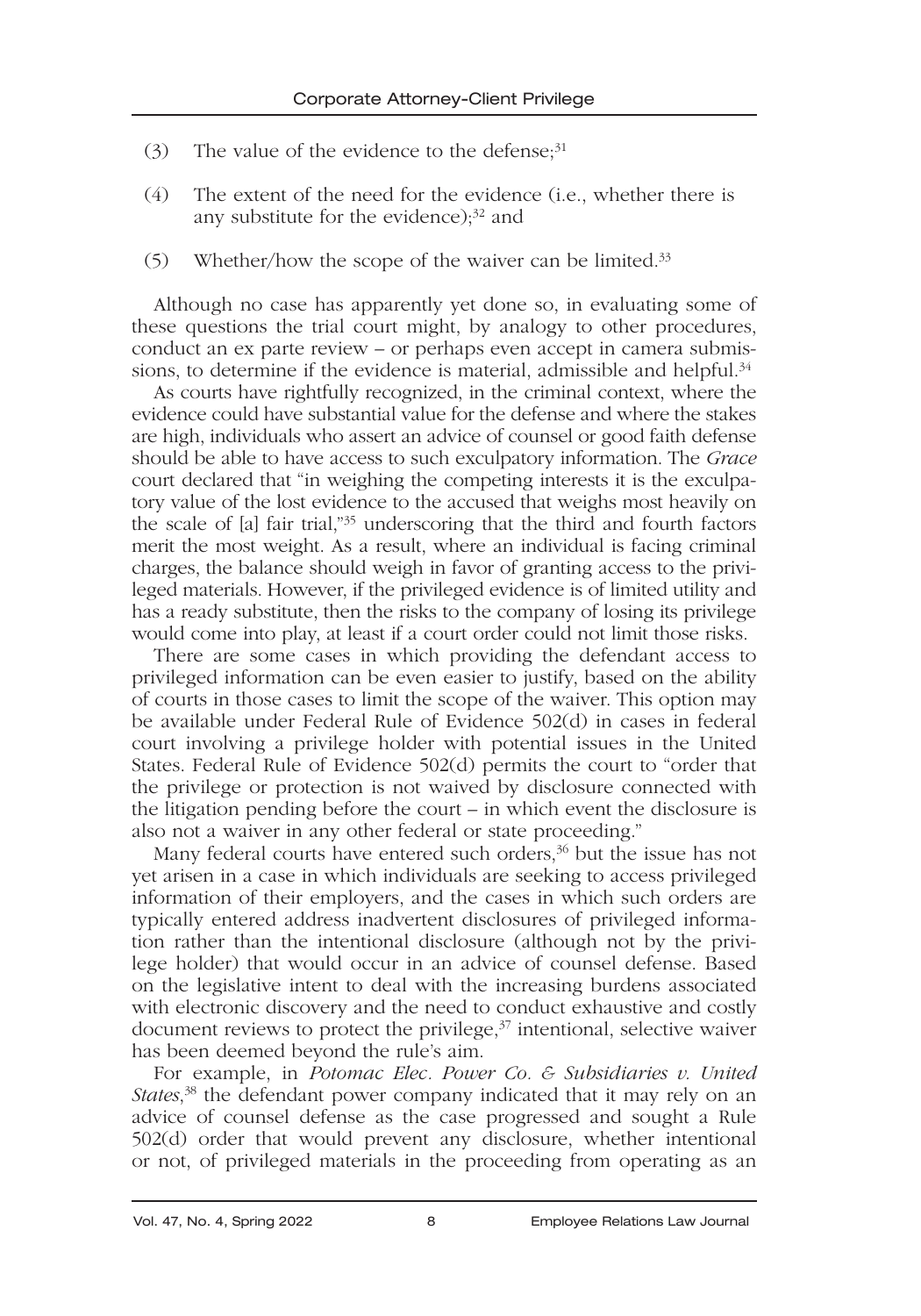equivalent waiver in any other state or federal court proceeding. The court rejected the request that intentional disclosures be covered by the order, citing comments from Congress and the Advisory Committee that Rule 502(d) was meant to cover only inadvertent disclosures. Notably, the government in that case opposed the order.<sup>39</sup> Other courts have come to similar conclusions about using Rule 502(d) orders to protect intentional disclosures, albeit not in the context of the advice of counsel defense.<sup>40</sup>

In contrast with those cases, the disclosure of a company's privileged information pursuant to a court order for the benefit of an individual defendant could be treated similarly to inadvertent disclosures – after all, neither was intended by the company, nor necessarily in its interest. No case has gone down this path to date, although courts have at least allowed privilege waivers to be cabined when the information is disclosed as part of a government investigation.

In *SEC v. Bank of America*, 41 for example, the court entered a Rule 502(d) order to "allow the Bank of America to waive attorney-client privilege and work-product protection regarding certain categories of information material to [the government's] case (and seemingly also relevant to certain ongoing state and federal inquiries) without thereby waiving such privilege and protection regarding other information that may be of interest in related private lawsuits."42 While not maintaining privilege over the information that the Bank agreed to reveal, the case at least provides support for ensuring that any privilege waiver should be no broader than what was actually revealed.

A Rule 502(d) order could be an attractive option for both individual defendants and the company because it allows the individual to mount a defense while minimizing harm to the company. While no court has entered such an order in this circumstance, no court has rejected one either, and the rule provides a basis to allow this win-win solution. But the rule does not provide a solution to the problem in every case.

State courts would be bound by a Rule 502(d) article from a federal court, but the rule does not give state courts the authority to enter or enforce such an order for cases brought in those courts. Many – but not all – states have adopted Rule 502(d) analogs, but the enforceability in other states of orders under those provisions may be limited or uncertain.<sup>43</sup>

And neither federal nor state courts have the authority to enter, or the power to enforce, the same kind of order outside the United States – a significant shortcoming in an economy in which many companies have a global reach.

#### THE EXTENT TO WHICH THESE PRINCIPLES APPLY TO GOOD FAITH AND RELATED DEFENSES

A defendant who seeks to assert an advice of counsel defense and who faces resistance from the company may attempt to avoid the issue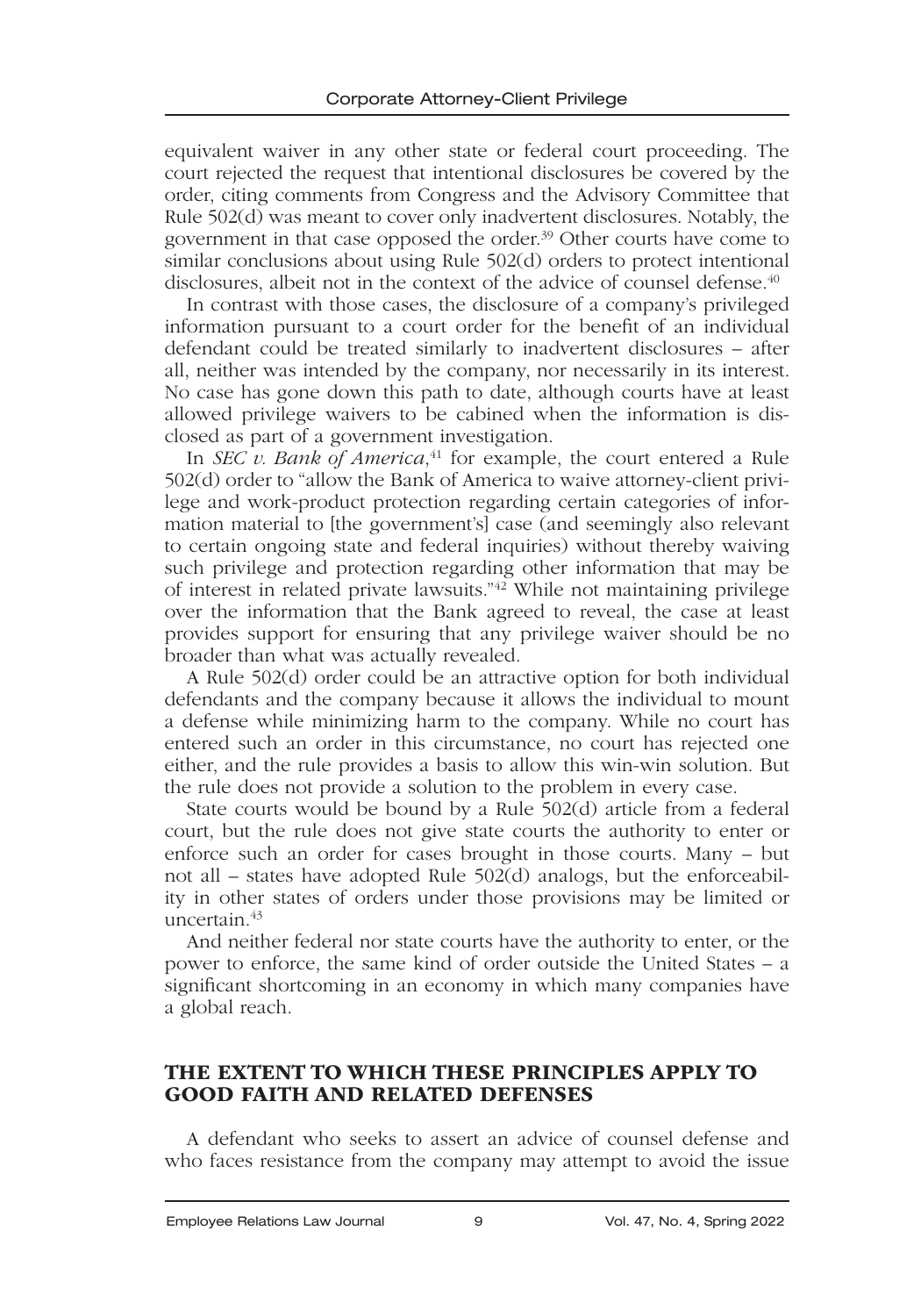by merely asserting that he "sought legal advice" before acting. Or there may be some element of an advice of counsel defense that the defendant may have difficulty satisfying.

Disclosing the specific advice given may or may not be necessary to mount a good faith defense if, for example, the defendant can merely say that before making the decision or undertaking the activity charged in the indictment, the defendant consulted with the corporation's lawyers or reviewed their advice. But the defense would likely be more powerful if the executive can elicit the specific advice that shows how the executive acted in good faith. In either event, the evidence could be used – with varying degrees of impact – to undermine allegations of willful misconduct that are part of many of the criminal and civil statutes that executives face.

Although the case law is limited, courts may split on the question of whether the narrow assertion in which the defendant does not seek to admit the advice nonetheless puts the legal advice "at issue" and waives privilege – and, relatedly, whether defendants can rely on the fact that they sought legal advice without proving what that advice actually was.

While not exactly on point, the court in an analogous case, *In re Comverge, Inc. S'holders Litig.*, 44 determined that mere reference to seeking legal advice and acting upon that advice does not put the advice "at issue." As part of their defense against an alleged breach of fiduciary duty, the defendant Board members stated that they acted after receiving advice from counsel to demonstrate that they acted in due care consistent with their duties.

Specifically, the defendants made statements such as "[t]he Board discussed with its legal advisors what action, if any, it could and/or should take . . . the Committee, the full Board, and management, with the advice of outside counsel, actively considered the question . . . [the Board] sought legal advice from board and company counsel on multiple occasions."45 The court determined that because the defendants did not state that they acted in accordance with legal advice or that they could not be liable because they relied on specific advice of counsel, these statements did not act as a waiver of the attorney client privilege. In that case, merely seeking the advice of counsel, without demonstrating that the Board relied on that advice, was enough to demonstrate that they were acting in due care.

In *Gruss v. Zwirn*, 46 however, the court held that the defendants waived the privilege when they asserted as part of their defense that they acted in good faith and that they sought the advice of counsel. There the defendants used the fact that they sought advice from counsel to argue that they did not act "in a grossly irresponsible manner." The court deemed that to be essentially an advice of counsel defense, stating that the "defense therefore places the validity of that reliance at issue, and operates as a waiver of privilege as to those materials."47

These holdings would suggest that as more cases address the collision between a good faith defense and the attorney-client privilege, a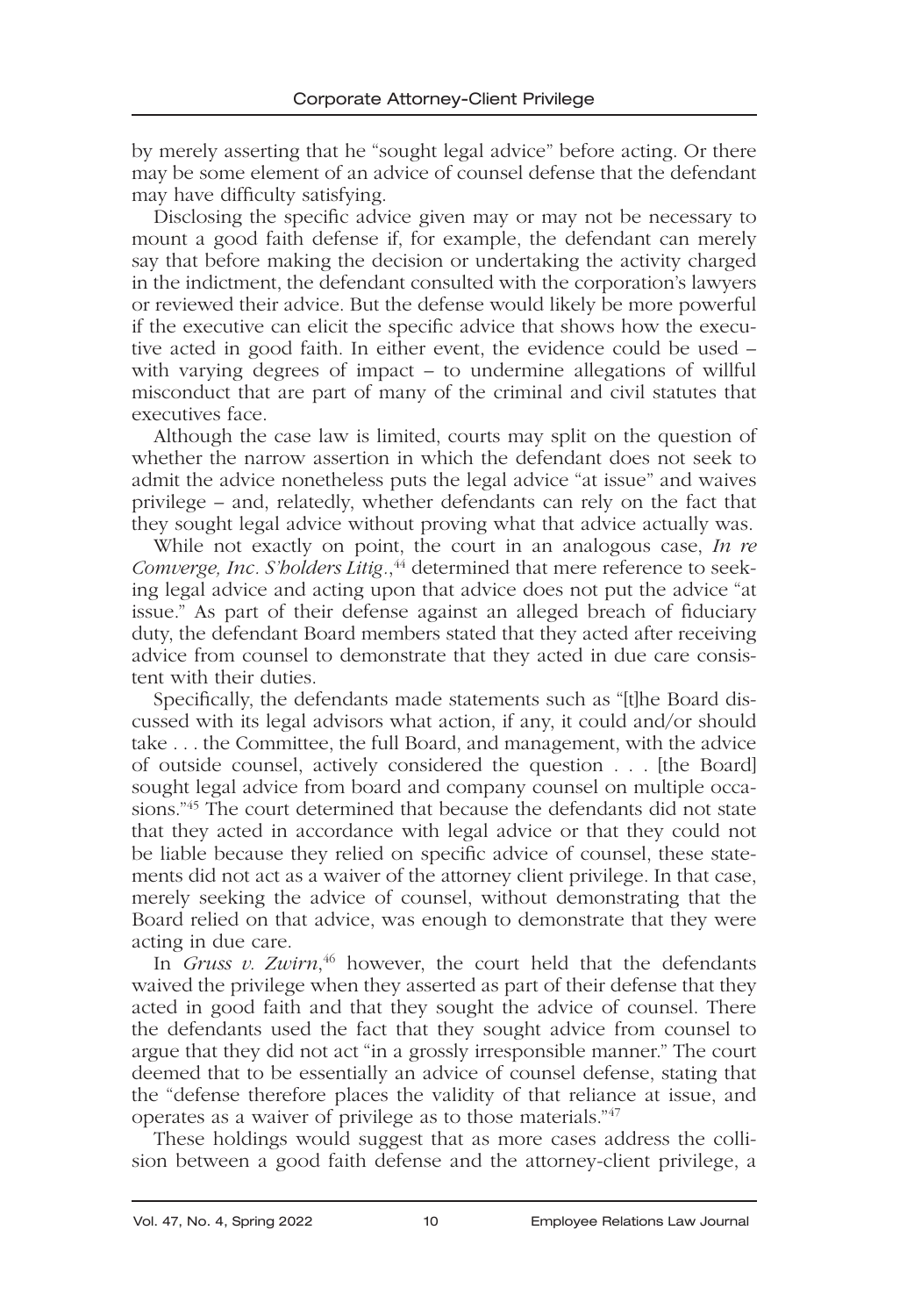consensus may develop about whether executives need to obtain the privileged information in order to refer to it as part of a good faith defense, and whether waiver of the privilege is required.48 If waiver is required, no case appears to have yet addressed the issue of how to conduct a weighing of the competing interests of protecting the attorney-client privilege and upholding the right to present a defense – here a good faith defense, as distinguished from an advice of counsel defense. But the similarities between the two defenses would suggest that the same considerations used in the context of an advice of counsel defense should be used in cases in which defendants assert a good faith defense that depends at least in part on the fact of receiving advice from counsel.

### **CONCLUSION**

With two important interests worthy of protection colliding, and with few cases progressing far enough to resolve the collision between a defendant's right to present a defense and a company's efforts to protect its attorney-client privilege, a judicial resolution or solution is unlikely to be immediate.

At this point, the weight of authority suggests that in criminal cases a defendant's constitutional right is likely to trump the privilege. But many of the specifics, processes, protections and limitations of that resolution remain to be determined.

## **NOTES**

1. The U.S. Department of Justice's Fraud Section's "Year in Review" revealed that 478 individuals were charged and 256 individuals convicted in 2019 alone. Dep't of Justice, "Fraud Section Year in Review 2019," *https://www.justice.gov/criminal-fraud/ file/1245236/download*. *See also* Memorandum from Deputy Attorney General Sally Q. Yates, "Individual Accountability for Corporate Wrongdoing," (Sept. 9, 2015), available at *https://www.justice.gov/archives/dag/file/769036/download* (it is necessary to "identify culpable individuals at all levels in corporate cases."); Deputy Attorney General Rod J. Rosenstein, "Remarks at the American Conference Institute's 35th International Conference on the Foreign Corrupt Practices Act," Dep't of Justice, Justice News (Updated Nov. 29, 2018), available at *https://www.justice.gov/opa/speech/deputy-attorney-general-rod-jrosenstein-delivers-remarks-american-conference-institute-0* ("If a corporation wants to earn maximum credit, it must identify every individual person who was substantially involved in or responsible for the misconduct.").

2. *Sec. & Exch. Comm'n v. Spectrum, Ltd.*, 489 F.2d 535, 541-42 (2d Cir. 1973).

3. U.S. Dep't of Justice Archives, U.S. Attorneys' Manual, "Title 9-28.000 Principles of Federal Prosecution of Business Organizations, Title 9-28.210 – Focus on Individual Wrongdoers," Department of Justice (Nov. 2015, Accessed June 30, 2021), *https://www.justice.gov/archives/ usam/archives/usam-9-28000-principles-federal-prosecution-business-organizations*.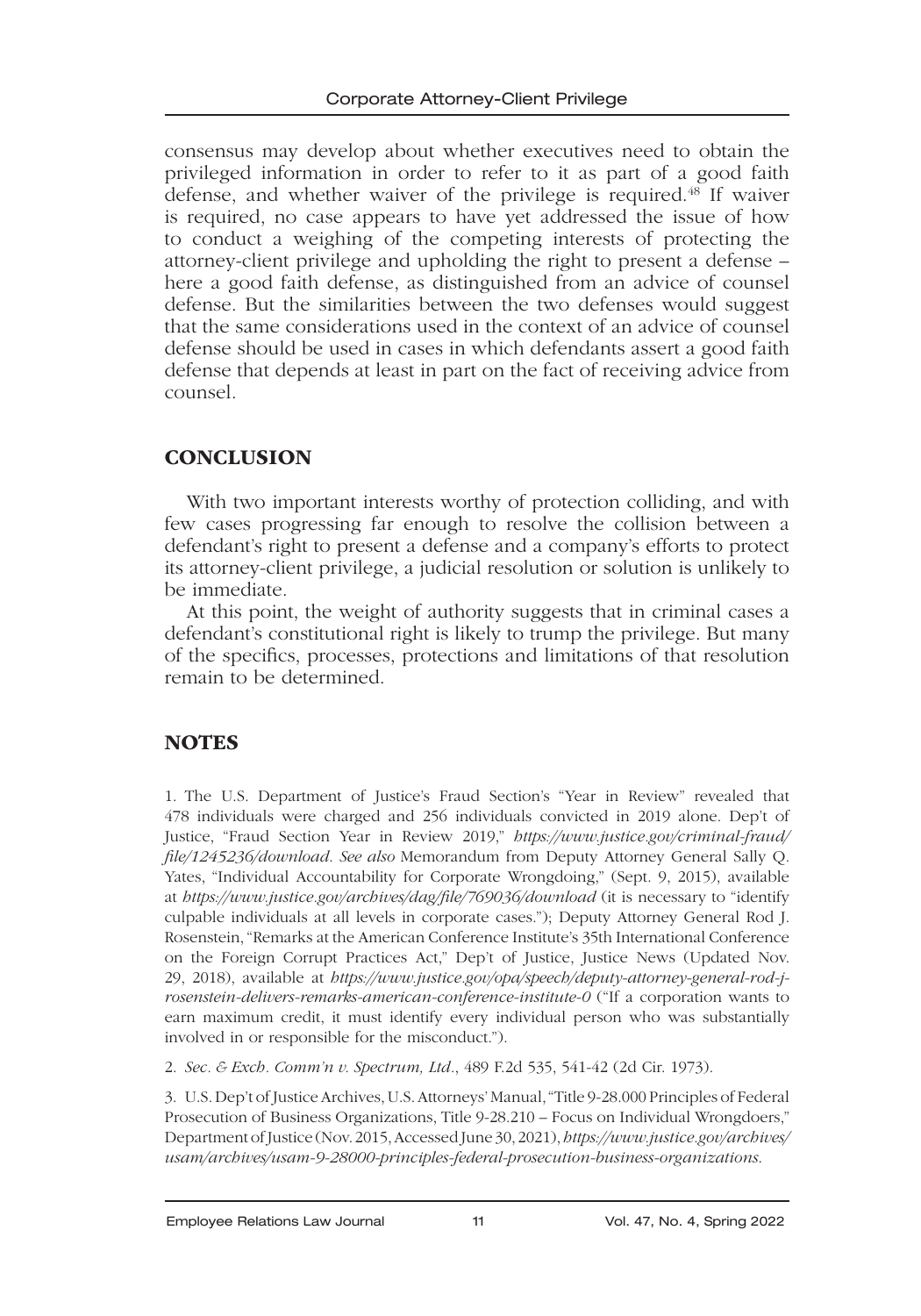- 4. *Liss v. United States*, 915 F.2d 287, 291 (7th Cir. 1990).
- 5. *Steiger v. United States*, 373 F.2d 133, 135 (10th Cir. 1967).
- 6. *Upjohn Co. v. United States*, 449 U.S. 383, 389 (1981).
- 7. *In re County of Erie*, 546 F.3d 222, 228 (2d Cir. 2008).

8. *Crane v. Kentucky*, 476 U.S. 683, 690 (1986) (citations, internal quotations omitted). The Supreme Court has repeatedly acknowledged that the right of criminal defendants to present evidence is protected by the Constitution. *See, e.g., Pennsylvania v. Ritchie*, 480 U.S. 39, 56, (1987) ("Our cases establish, at a minimum, that criminal defendants have the right . . . to put before a jury evidence that might influence the determination of guilt."); *Taylor v. Illinois*, 484 U.S. 400, 409 (1988) (holding that the Sixth Amendment protects "the right to present the defendant's version of the facts as well as the prosecution's").

9. *Washington v. Texas*, 388 U.S. 14 (1967).

10. *Id.* at 23.

11. *Chambers v. Mississippi*, 410 U.S. 284 (1973).

12. *Davis v. Alaska*, 415 U.S. 308 (1974).

13. *Id.* at 319; *see also Rock v. Arkansas*, 483 U.S. 44, 55–56 (1987) ("[R]estrictions of a defendant's right to testify may not be arbitrary or disproportionate to the purposes they are designed to serve. In applying its evidentiary rules, a State must evaluate whether the interests served by a rule justify the limitation imposed on the defendant's constitutional right to testify.").

14. *See* Fed. R. Evid. 501 ("The common law – as interpreted by United States courts in the light of reason and experience – governs a claim of privilege *unless any of the following provides otherwise: the United States Constitution;* a federal statute, or rules prescribed by the Supreme Court.") (emphasis added).

15. In *Washington v. Texas*, the court explicitly reserved the applicability of privileges, stating that "[n]othing in this opinion should be construed as disapproving testimonial privileges, such as the . . . lawyer-client . . . privilege[], which are based on entirely different considerations." 388 U.S. 14, 23 (1967).

- 16. *Swidler & Berlin v. United States*, 524 U.S. 399 (1998).
- 17. *Id.* at 403.
- 18. *Id.* at 408 n.3.

19. *Id.* In holding that a prosecutor could not introduce incriminating privileged information because "balancing ex post the importance of the information against client interests, even limited to criminal cases, introduces substantial uncertainty into the privilege's application," the Court rejected a balancing test to define the contours of the privilege. *Id.* at 409. Despite the explicit language in n.3 of the Court's opinion, Justice O'Connor read the Court as suggesting that the attorney-client privilege could not be balanced against or overridden by a defendant's constitutional rights, and wrote a separate opinion declaring that "a criminal defendant's right to exculpatory evidence . . . may, where the testimony is not available from other sources, override a client's posthumous interest in confidentiality." *Id.* at 411.

20. *Murdoch v. Castro*, 365 F.3d 699 (9th Cir. 2004).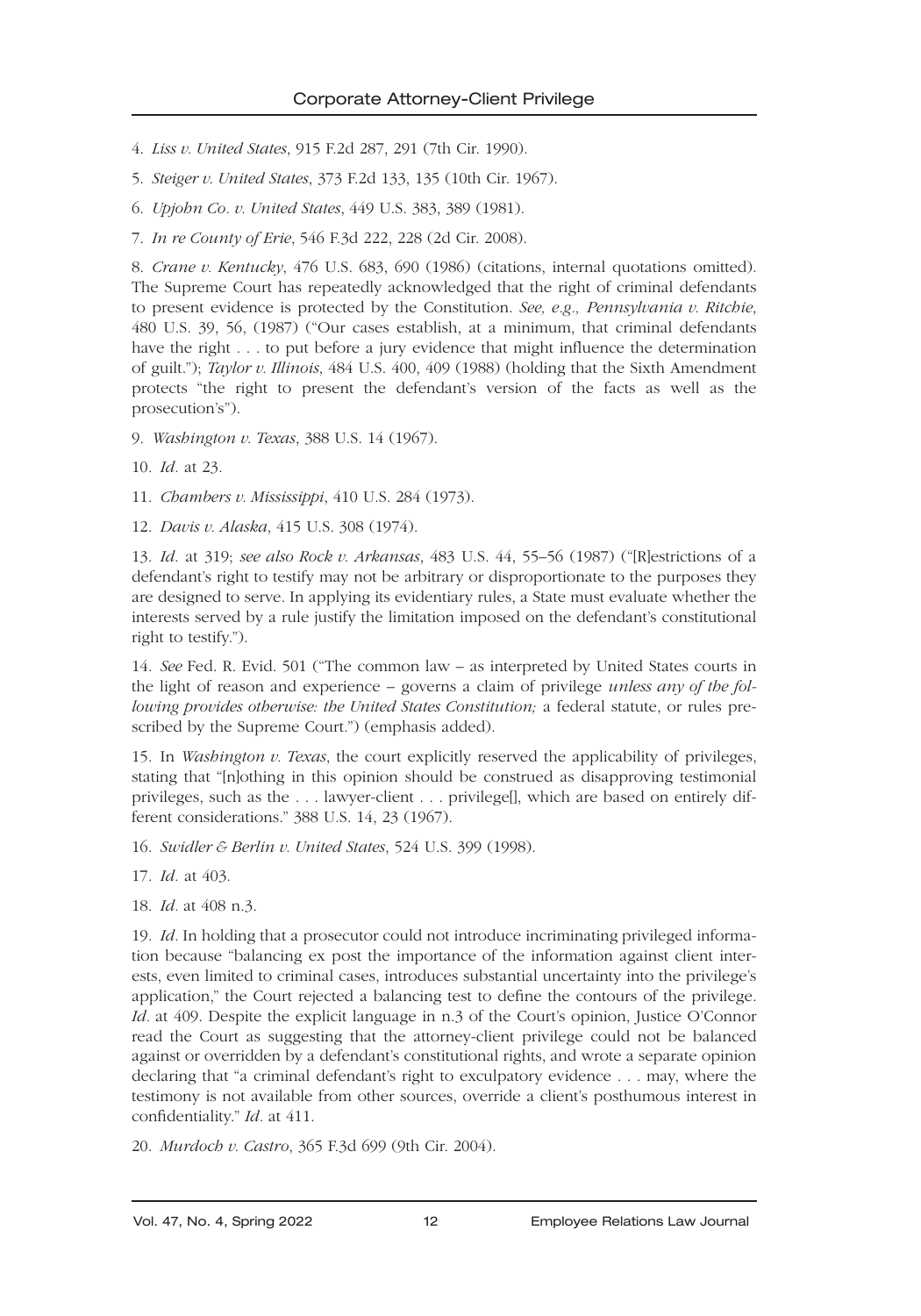21. *Id.* at 701-02.

22. *United States v. Rainone*, 32 F.3d 1203, 1206 (7th Cir. 1994).

23. *United States v. W.R. Grace*, 439 F. Supp. 2d 1125 (D. Mont. 2006).

24. *United States v. Mix*, No. CRIM.A. 12-171, 2012 WL 2420016, at \*1 (E.D. La. June 26, 2012).

25. Although an early case, *In re National Smelting of New Jersey, Inc. Bondholders' Litigation*, No. 84-3199, 1989 U.S. Dist. LEXIS 16962 (D.N.J. June 29, 1989), held that the defendant was permitted to use privileged information in mounting his defense (which relied in part on the advice of counsel) in a securities class action, it appears the court's decision was based in part on the fact that some of the attorney-client communications at issue had already been disclosed. The Court stated, "under these circumstances, the refusal of [the company's] current board to waive the corporation's attorney client privilege is overcome by the demands for fairness." *Id*. at \*39-40.

26. *United States v. Wells Fargo Bank, N.A*., 132 F. Supp. 3d 558, 559 (S.D.N.Y. 2015).

27. *Id.* at 564.

28. *SEC v. Present*, No. 14-14692-LTS, 2015 WL 9294164 (D. Mass. Dec. 21, 2015).

29. *See In re National Smelting of New Jersey, Inc. Bondholders' Litigation*, 1989 U.S. Dist. LEXIS 16962 (stating that one of the factors that the court considered in allowing corporate access to privileged information was that some of the information had already been disclosed).

30. "Grace noted that it is also involved in civil litigation and expressed a concern that it will be deemed to have waived its privilege with respect to any documents or communications that are admitted at this criminal trial." *United States v. W.R. Grace*, 439 F. Supp. 2d at 1143.

31. *Id.* at 1140 (stressing the importance of the "exculpatory value of the lost evidence"); *see also* (citing *Rock v. Arkansas*, 483 U.S. 44, 52 (1987) (admitting hypnosis-induced testimony because it was "material and favorable to [defendant's] defense").

32. *United States v. Wells Fargo Bank, N.A*., 132 F. Supp. 3d at 564 (acknowledging that "there is no basis to believe that Lofrano can pursue his defense without the confidential communications at issue").

33. *Id.* at 564-65 ("[A]lthough the Court may possess some ability to prescribe the scope of any disclosure . . . there is no guarantee that all courts (including courts outside the United States, where Wells Fargo operates) would adhere to those limitations.").

34. For instance, courts routinely review defense applications for the issuance of Rule 17(c) subpoenas under seal and in camera. *See, e.g., United States v. Roscoe*, No. CR-07- 00373 RMW, 2010 U.S. Dist. LEXIS 149186 at \*11-13 (N.D. Cal. Dec. 21, 2010) (unpublished) (defendants have good cause to file ex parte motions for a Rule 17(c) subpoena under seal when doing so protects defendants from revealing trial strategy); *see also United States v. Tomison*, 969 F. Supp. 587, 595 (E.D. Cal. 1997) (holding that Rule 17(c) "should be interpreted to provide for ex-parte applications in situations, such as the matter at bar, where the defendant seeks to serve a subpoena duces tecum for the pretrial production of documents on a third party, and cannot make the required showing without revealing trial strategy").

35. *United States v. W.R. Grace*, 439 F. Supp. 2d at 1140.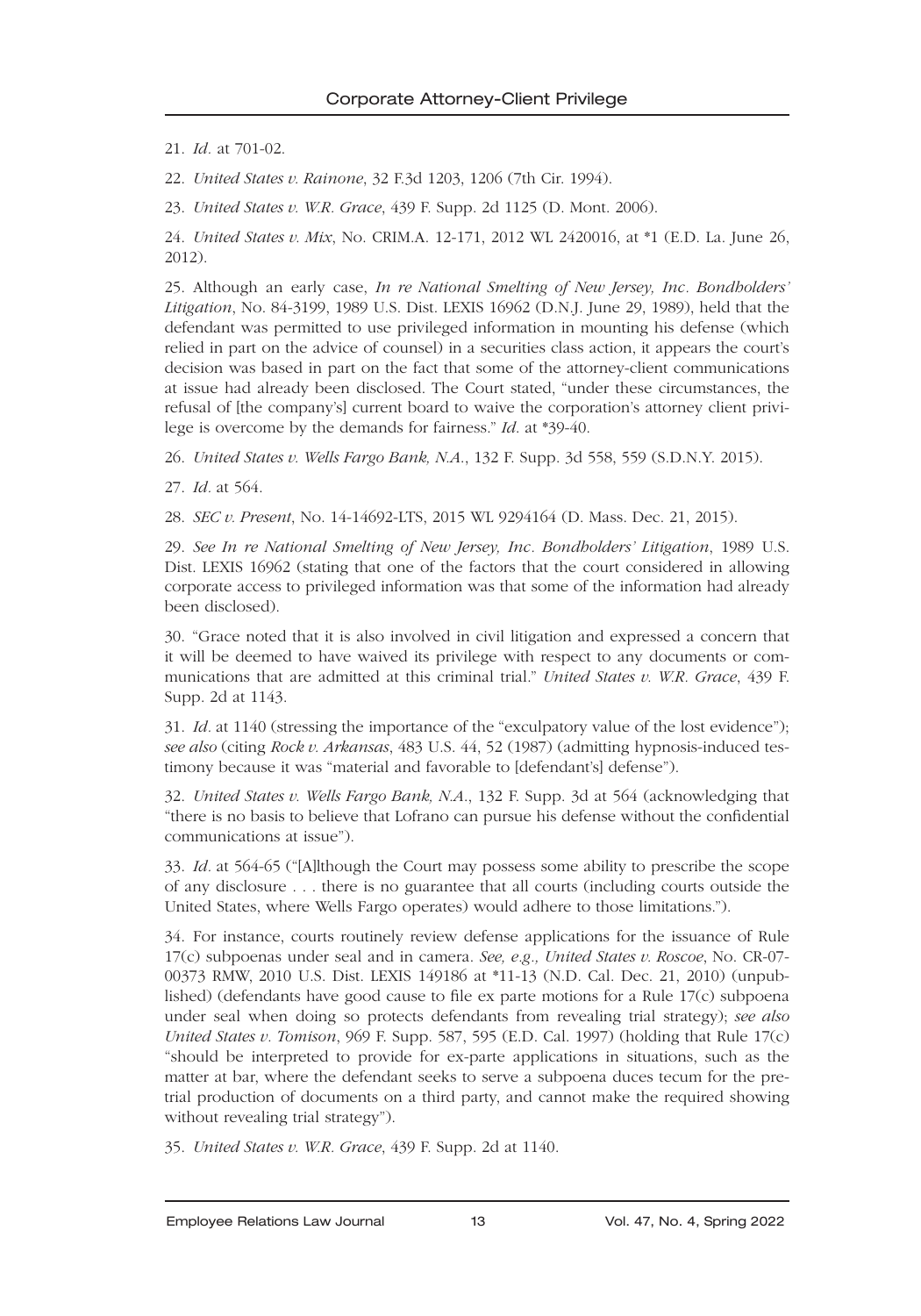36. *TracFone Wireless, Inc. v. Adams*, No. 1:14-CV-24680, 2015 WL 6437434, at \*1 (S.D. Fla. Oct. 20, 2015) ("[D]istrict courts in this district and others routinely enter such orders."); *Green v. American Modern Home Ins. Co.*, No. 1:14–cv–04074, 2014 WL 6668422, at \*5 (W.D. Ark. Nov. 24, 2014) (entering a Rule 502(d) order); *Fleisher v. Phoenix Life Ins. Co.*, No. 11 Civ. 8405(CM)(JCF), 2012 WL 6732905, at \*4 (S.D.N.Y. Dec. 27, 2012) (entering "an order pursuant to Rule 502(d) of the Federal Rules of Evidence that will preclude the disclosure of privileged documents in this case from constituting a waiver of privilege or of work product protection in this or any other proceeding, state or federal").

37. "[I]n an age of litigation that, increasingly, involves the exchange of large amounts of ESI during the discovery process, the risk that inheres in these rules – namely, that 'any disclosure (however innocent or minimal) [would] operate as a subject matter waiver of all protected communications or information" – began to engender "widespread complaint[s]' that the 'litigation costs necessary to protect against waiver of . . . privilege . . . ha[d] become prohibitive[.]' FRE 502 advisory committee's note. In direct response to these concerns, therefore, Congress enacted FRE 502 in 2008. The rule puts in place certain safeguards respecting the inadvertent disclosure of privileged information." *Potomac Elec. Power Co. & Subsidiaries v. United States*, 107 Fed. Cl. 725, 728 (2012).

38. *Potomac Elec. Power Co. & Subsidiaries v. United States*, 107 Fed. Cl. 725, 728 (2012).

39. "The Court agrees with the Government that this reading of FRE 502(d) finds no support in the Rule's plain language, purpose, or any relevant case law." *Id.* at 731.

40. *See, e.g.*, *Smith v. Best Buy Stores, L.P*., No. 4:16-CV-00296-BLW, 2017 WL 3484158, at \*4 (D. Idaho Aug. 14, 2017) (rejecting Rule 502(d) order and stating that "intentional disclosure would not be entitled to protection.").

41. *SEC v. Bank of America*, No. 09 CIV. 6829 (JSR), 2009 WL 3297493 (S.D.N.Y. Oct. 14, 2009).

42. *SEC v. Bank of America*, 2009 WL 3297493, at \*1.

43. *See, e.g.*, Ala. R. Evid. 510(b)(4) ("An Alabama court may order that the privilege or protection is not waived by disclosure connected with the litigation pending before the court-in which event the disclosure is also not a waiver in any other Alabama proceeding."), Ariz. R. Evid. 502(d) ("An Arizona court may order that the privilege or protection is not waived by disclosure connected with the litigation pending before the court – in which event the disclosure is also not a waiver in any other proceeding."). Other states that have Rule 502(d) analogs are Colorado, Delaware, Illinois, Indiana, Iowa, Kansas, Vermont, Washington, and West Virginia.

44. *In re Comverge, Inc. Shareholders Litig.*, No. CIV.A. 7368-VCP, 2013 WL 1455827 (Del. Ch. Apr. 10, 2013).

45. *Id.* at 2.

46. *Gruss v. Zwirn*, 276 F.R.D. 115, 135 (S.D.N.Y. 2011), rev'd in part*,* No. 09 Civ. 6441 (PGG)(MHD), 2013 WL 3481350 (S.D.N.Y. July 10, 2013). The decision was made on a motion to compel production before trial, as opposed to a determination at trial based on how a defense was presented.

47. *See also In re Cty. of Erie*, 546 F.3d at 228-29 ("[T]he assertion of a good-faith defense involves an inquiry into state of mind, which typically calls forth the possibility of implied waiver of the attorney-client privilege."); *United States v. Bilzerian*, 926 F.2d 1285, 1292 (2d Cir. 1991) ("This waiver principle is applicable here for Bilzerian's testimony that he